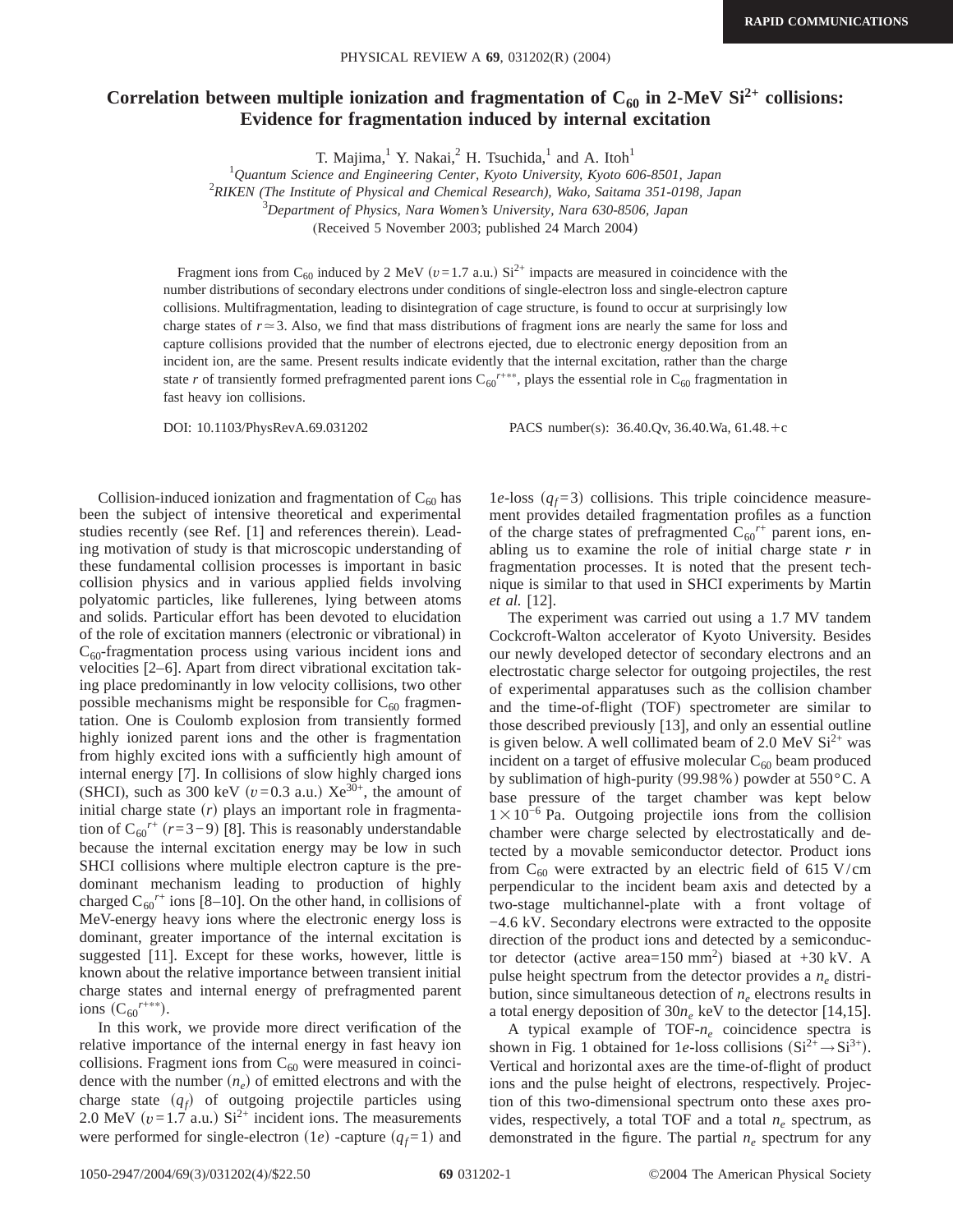

FIG. 1. TOF- $n_e$  coincidence spectrum obtained for singleelectron loss collisions of 2 MeV  $Si^{2+}$  projectiles. Partial distributions for C<sub>60</sub><sup> $r+$ </sup> ( $r=1,2,3$ ) are shown in the inset.

desired product ion can be obtained from the corresponding TOF region.

As the simplest cases,  $n_e$  spectra for parent ions  $C_{60}^{r+}$ *(r*=1−3) are depicted in the inset of Fig. 1. The principal peak in each C<sub>60</sub><sup>r+</sup>-spectrum appears at the expected position of  $n_e = r + 1$ , implying that the electron lost from a  $Si^{2+}$  ion is safely detected as well as the *r* electrons from a  $C_{60}^{r+}$  ion. Spectator peaks observed in lower side of the principal peaks are known to originate from electron backscattering at the detector surface, depositing a part of the impacting energy  $(30 \text{ keV})$  into the detector [14,15]. Taking account of this backscattering effect, observed spectra were reproduced almost perfectly as shown by solid lines calculated using constant fitting parameters for the backscattering probability (0.17) and the backscattering *K* factor (0.6). Note that these fitting parameters are nearly equivalent to published data [14]. Also we note that the electron-collection efficiency of the present experiment was estimated to be about 0.94.

Using these fitting parameters,  $n_e$  distributions for individual fragment ions were deduced accurately. Results for  $C_n^+$  ( $n=1,3$ , and 11) are presented in Fig. 2 together with the total distributions obtained by the sum of all product ions. Data are plotted as a function of  $r$  instead of  $n_e$  using the relationship  $r = n_e - 1$  for loss and  $r = n_e + 1$  for capture collisions. The partial distribution shows clearly that the average charge state of prefragmented parent ions increases significantly with decreasing cluster size *n*. The total distributions for loss and capture collisions are considerably different from each other. This is due to different contributions from intact parent ions from which only a few electrons are ejected. We find, therefore, that the 1*e*-capture process ac-



FIG. 2. Electron number  $(n_e)$  distributions for  $C_n^+$   $(n=1,3,11)$ as a function of *r*. Total distributions (closed squares) over all products ions are normalized to unity.

companies preferential production of intact parent ions, as observed in our previous TOF-*qf* coincidence experiments [16]. It implies that the 1*e*-capture process is dominated by distant or soft collisions even in our velocity region. As an important experimental finding, however, it should be pointed out that the partial distributions for small fragment ions reveal nearly the same shape for loss and capture collisions. For instance, mean values of  $r$  for  $C_1^+$  were about 9.8 and 9.3 for 1*e*-loss and 1*e*-capture collisions, respectively. It suggests that a small fragment ion of a fixed cluster size is created in nearly the same impact-parameter collisions for both loss and capture collisions.

As the most important data obtained in this work, fragment ion distributions produced at fixed charge states of prefragmented parent ions are presented in Fig. 3. First, the figure shows clearly that multifragmentation starts to occur at surprisingly low charge states of  $r \approx 3$  in loss collisions and  $r \approx 4$  in capture ones. It is well known that C<sub>60</sub> is substantially strong against Coulomb repulsion force [17–20]. Actually, in recent experiments using an infrared femtosecond laser, fullerene ions  $C_{60}^{r+}$  with charge states as high as *r*=12 are observed [17]. Martin *et al.* reported that, in SHCI experiments (300 keV Xe<sup>30+</sup>),  $C_{60}^{r+}$  ( $r$  < 5) ions scarcely disintegrate and, e.g., 99.7% of  $C_{60}^{3+}$  ions remain intact [8]. They reported that the production of highly charged  $C_{60}^{\prime\prime}$ ions is dominated by distant collisions of impact parameters larger than 32 a.u. for  $r \le 9$  [8]. Note impact parameters measured from the center of  $C_{60}$ . Consequently, the internal excitation energy of  $C_{60}$  is expected to be low in such distant collisions. By contrast, in our case,  $C_{60}^{3+}$  ions remain intact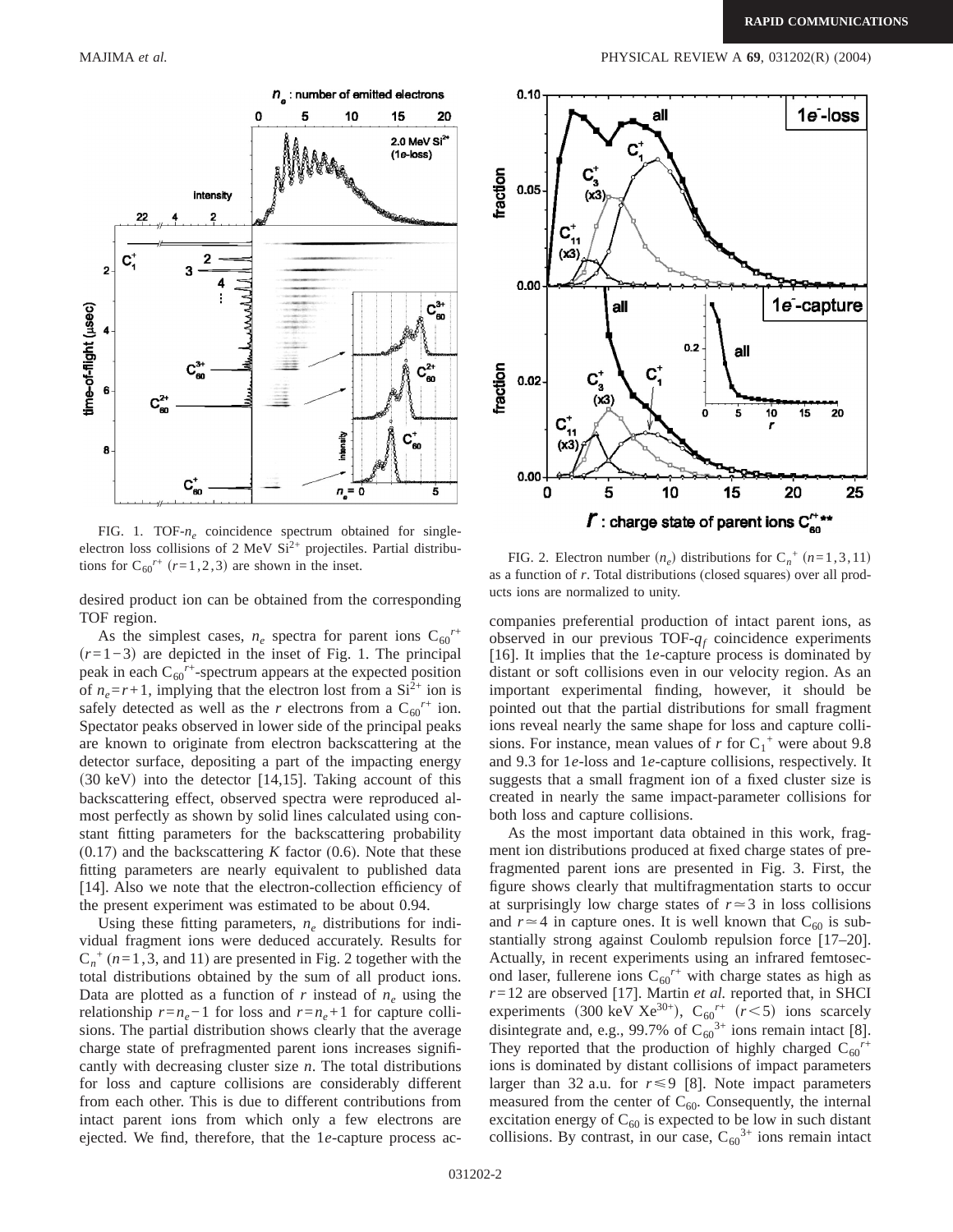

FIG. 3. Correlated production of fragment ions at fixed charge states  $(r=2-7)$  of prefragmented parent ions  $C_{60}^{r+}$ .

only by 27% for 1*e*-loss collisions (61% for capture ones). The different results obtained in SHCI and our fast ion collisions may be attributed solely to a difference of internal excitation energy deposited into a  $C_{60}$  molecule. This is because, in our lowly charged fast ions,  $C_{60}^{r+}$  ions are likely produced in closer collisions receiving a larger amount of excitation energy compared to SHCI collisions.

Second, there exists remarkable resemblance between  $(r)$ -spectra in 1*e*-loss and  $(r+1)$ -spectra in 1*e*-capture collisions; compare the spectra of, e.g.,  $r=4$  in loss with  $r=5$  in capture collisions. On the contrary, distribution profiles at the same *r* are significantly different from each other. It is noted that one of  $r+1$  electrons in 1*e*-capture collisions is captured into a projectile ion and the rest *r* electrons are purely ejected via ionization processes taking place simultaneously. Note that the simultaneous events among inelastic processes such as charge-changing, excitation, and ionization are typically observed in collisions of fast heavy ions with many-electron atomic targets [21]. Denoting the number of this pure ejection by  $n_i$ , the present result indicates that overall multifrag-



FIG. 4. Intensity ratios of  $C_{60}^{r+}$  (squares), sum of  $C_n^+$  (*n*  $=4-12$ ) (triangles), and sum of  $C_n^+$  ( $n=1-3$ ) (circles) for 1*e*-loss (open) and 1*e*-capture (closed) collisions.

mentation profiles are governed by the amount of  $n_i$ , rather than the apparent charge state  $r$  itself. This one-electron-shift of fragmentation profile is more explicitly depicted in Fig. 4 as a function of  $n_i$ , where  $n_i = r$  in 1*e*-loss and  $n_i = r - 1$  in 1*e*-capture collisions. Here, we plot relative intensities of intact parent ions  $C_{60}^{r+}$ , medium sized fragments  $\sum_{n=4}^{12} C_n^+$ and the first three smallest ions  $\sum_{n=1}^{3} C_n^+$  with respect to total intensities of all product ions. Plotted data for loss and capture collisions are found to coincide fairly well with each other.

It is known that the electronic energy deposition  $E_e$  is shared between excitation and ionization of target electrons with a certain partition rate [22,23]. Thus, it may be possible to estimate the amount of internal excitation energy  $E_{int}$  from the values of  $n_i$ . For this estimation, however, exact values of partition rates are required. So far, no experimental and theoretical work has been reported referring to such partition rates for fullerene particles. For other collision systems, two theoretical papers are available for  $0.2-10^4$  keV  $H^+ + H_2O$ [23] and 1.4 MeV/amu  $U^{32+} + Ne$  [22]. According to these studies, the partition rate to the excitation branch is about 0.2 at the present incident velocity [23]. As for the ionization branch with a rate of 0.8, it is further divided into two branches of kinetic energies of ejected electrons and their ionization potentials. The partition rate spent for ionization potentials  $E_p$  is about 0.25 [22]. If we simply use these partition rates, we obtain  $E_p(=E_e \times 0.8 \times 0.25) \approx E_{int}(=E_e \times 0.2)$ . The present value of  $n_i$  is related to  $E_p$  by

$$
E_p \ge \sum_{r=1}^{n_i} I_r,\tag{1}
$$

where the *r*th ionization potential  $I_r$  of  $C_{60}$  may be calculated by  $I_r(\text{eV}) = 3.77 + 3.82r$  [24]. The internal energy  $E_{int}$